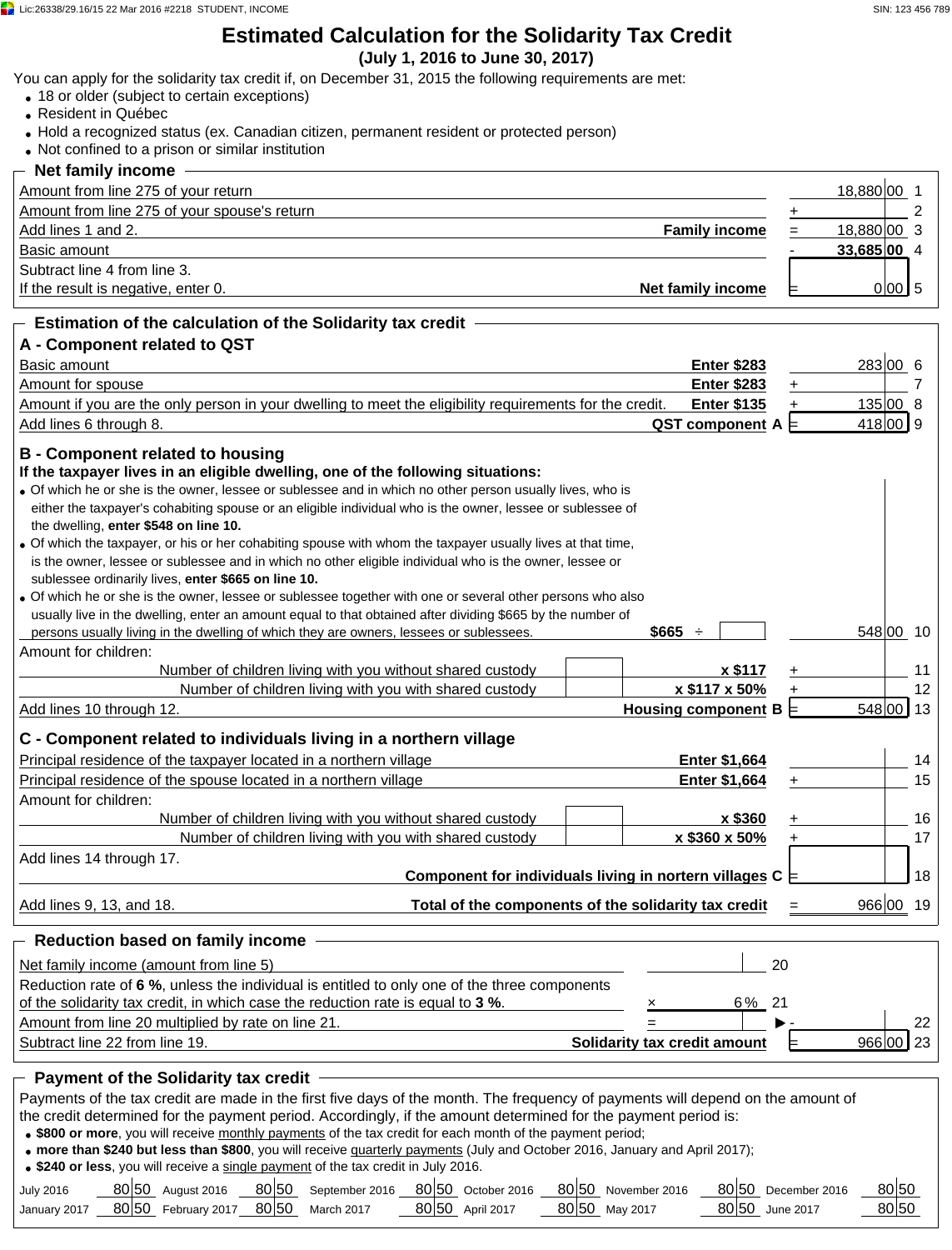



**Authorization number** RQ15-TP54

**TP-1.D-V**

## **Information about you**

**(see page 16 in the guide) Use blue or black ink.**

|                | Last name                                                                                                                                                                                             |                                                                                                                                                                                            |
|----------------|-------------------------------------------------------------------------------------------------------------------------------------------------------------------------------------------------------|--------------------------------------------------------------------------------------------------------------------------------------------------------------------------------------------|
|                | <b>STUDENT</b>                                                                                                                                                                                        |                                                                                                                                                                                            |
|                | First name                                                                                                                                                                                            | Date of birth                                                                                                                                                                              |
| $\overline{2}$ | <b>INCOME</b>                                                                                                                                                                                         | 1995-01-01<br>6                                                                                                                                                                            |
| 3              | If this is your first Québec income tax return, check this box.                                                                                                                                       | X                                                                                                                                                                                          |
| 4              | X <br>male<br>2<br>Sex:<br>1<br>female<br>5                                                                                                                                                           | Language of communication<br>French<br>X<br>$\overline{2}$<br>English<br>(if this is your first Québec income tax return):                                                                 |
| $\overline{7}$ | Street name, P.O. box<br>Street number<br>Apartment<br><b>ANY STREET</b><br>123                                                                                                                       |                                                                                                                                                                                            |
| 8              | City, town or municipality<br><b>MONTREAL</b>                                                                                                                                                         | Province<br>Postal code<br>QC<br><b>H3E 1J6</b><br>9                                                                                                                                       |
| 11             | 123 456 789<br>Social insurance number<br>Your situation on December 31, 2015 (see the definition of                                                                                                  | If you entered a date on line 18, enter the income you earned<br>while you were not resident in Canada.<br>If you did not earn any income, enter 0.<br>0 00 <br>19                         |
| 12             | "spouse on December 31, 2015" at line 12 in the guide)<br>ΧI<br>You did not have a spouse.2<br>You had a spouse.                                                                                      | Period covered by the return:<br>Date of bankruptcy<br>(where applicable)<br>before the bankruptcy                                                                                         |
| 13             | If your situation (line 12)<br>has changed since 2014,<br>enter the date of the change.<br>201                                                                                                        | 2015<br>following the bankruptcy<br>$\overline{2}$<br>21<br>Election concerning the calculation of QPP contributions on income from self-employment (if you checked box 1). See the guide. |
| 17             | If, on December 31, 2015, you were not<br>resident in Québec, state where<br>(prov., terr. or country) you were resident.                                                                             | If you are the beneficiary of a designated trust,<br>refer to the quide.<br>22                                                                                                             |
| 18             | If you were resident in Canada for only part of the year, enter<br>vour date of arrival:<br>your date of departure:<br>20<br>2015-01-01<br>03<br>Reason for your arrival or departure (see the quide) | If the above information concerns<br>a deceased person,<br>201<br>20<br>enter the date of death.                                                                                           |
|                |                                                                                                                                                                                                       |                                                                                                                                                                                            |

## **Information about your spouse on December 31, 2015**

| 31 | Last name<br>First name                                  |      | If your spouse earned income<br>from self-employment or<br>received an RL-29 slip.                   |  |
|----|----------------------------------------------------------|------|------------------------------------------------------------------------------------------------------|--|
| 32 |                                                          |      | check this box.<br>50                                                                                |  |
| 36 | Date of birth                                            |      | Your spouse's net income<br>(see the guide). If your spouse<br>had no income, enter 0.<br>51         |  |
| 37 | If your spouse died in 2015,<br>enter the date of death. | 2015 | If, on December 31, your spouse was not resident<br>in Québec, state where (prov., terr. or country) |  |
| 41 | Social insurance number                                  |      | he or she was resident.<br>52                                                                        |  |

## **Solidarity tax credit**

Complete **Schedule** D to claim the solidarity tax credit. Certain conditions apply. See page 18 in the guide.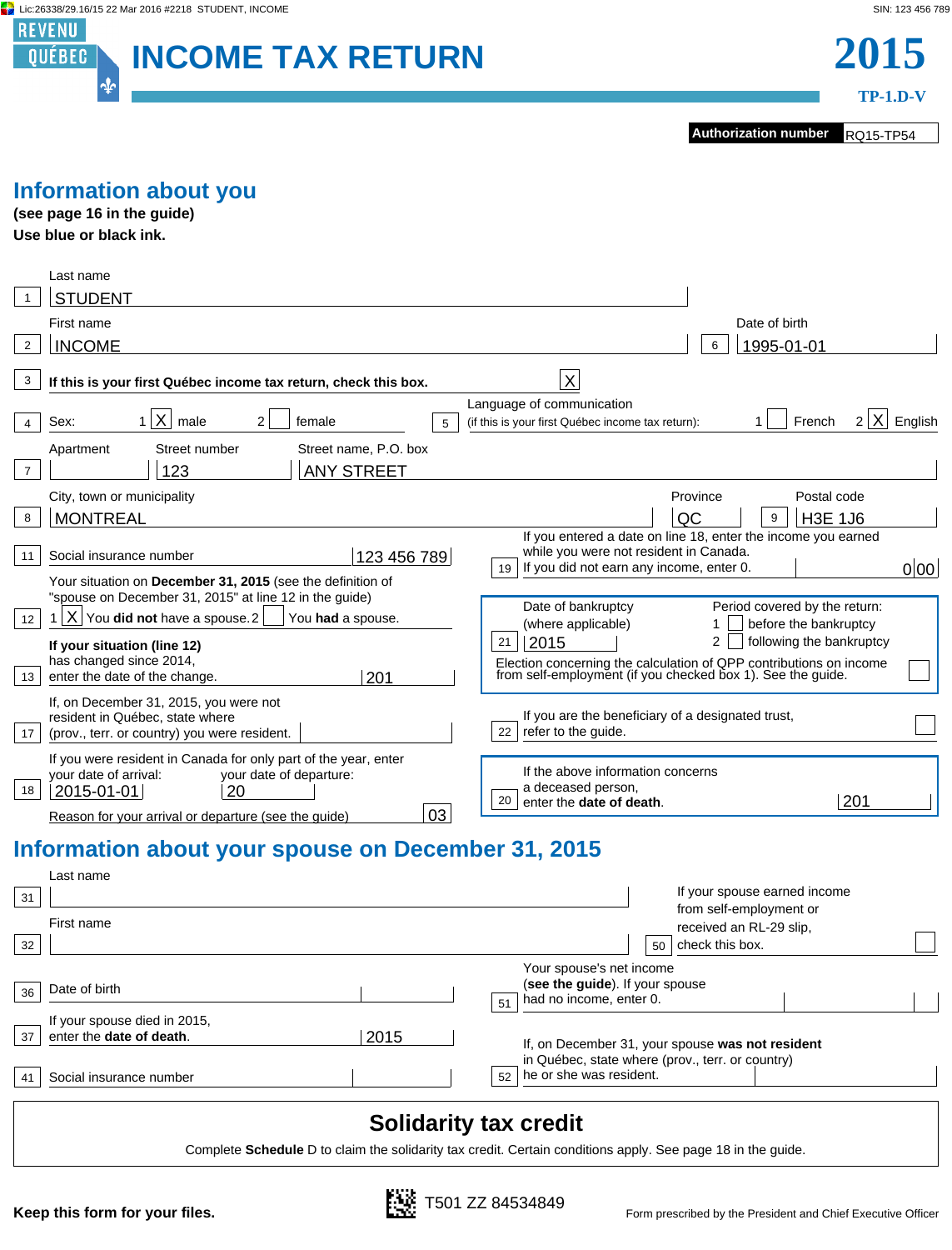Ī.

# **Total income**

| If you held employment outside Canada, check this box.                                                                             |      |                                             |              |          |                                                     |                |     | 94       |                  |              |           |     |           |
|------------------------------------------------------------------------------------------------------------------------------------|------|---------------------------------------------|--------------|----------|-----------------------------------------------------|----------------|-----|----------|------------------|--------------|-----------|-----|-----------|
| If you held employment in Canada, outside Québec, check this box.                                                                  |      |                                             |              |          |                                                     |                |     |          | 95               |              |           |     |           |
| <b>CPP</b> contribution                                                                                                            | 96   |                                             |              |          | QPP contribution, RL-1 slip, box B                  |                |     |          |                  |              | 98        |     | 866 25    |
| Pensionable earnings (CPP)                                                                                                         | 96.1 |                                             |              |          | Pensionable salary or wages (QPP), RL-1 slip, box G |                |     |          |                  |              | 98.1      |     | 20,000 00 |
| QPIP premium, RL-1 slip, box H                                                                                                     | 97   | 111 80                                      |              |          | Taxable benefit included on line 101 below          |                |     |          |                  |              |           |     |           |
| Commissions received, RL-1 slip, box M                                                                                             | 100  |                                             |              |          | on which no QPP contribution was withheld           |                |     |          |                  |              | 102       |     |           |
|                                                                                                                                    |      |                                             |              |          |                                                     |                |     |          |                  |              |           |     |           |
| Employment income, RL-1 slip, box A                                                                                                |      |                                             |              |          |                                                     |                |     |          |                  |              |           | 101 | 20,000 00 |
| Correction of employment income, if you received an RL-22 slip (Work chart 105)                                                    |      |                                             |              |          |                                                     |                |     |          |                  |              | +         | 105 |           |
| Other employment income (see the guide)                                                                                            |      |                                             |              |          |                                                     |                |     | Specify: | $106$   0        |              | $\ddot{}$ | 107 |           |
| Parental insurance benefits, RL-6 slip, box A                                                                                      |      |                                             |              |          |                                                     |                |     |          |                  |              | +         | 110 |           |
| Employment Insurance benefits, T4E slip                                                                                            |      |                                             |              |          |                                                     |                |     |          |                  |              |           | 111 |           |
| Old Age Security pension, T4A(OAS) slip                                                                                            |      |                                             |              |          |                                                     |                |     |          |                  |              |           | 114 |           |
| QPP or CPP benefits, RL-2 slip, box C                                                                                              |      |                                             |              |          |                                                     |                |     |          |                  |              |           | 119 |           |
| Payments from a pension plan, an RRSP, a RRIF, a DPSP or a PRPP/VRSP, or annuities                                                 |      |                                             |              |          |                                                     |                |     |          |                  |              |           | 122 |           |
| Retirement income transferred by your spouse (see the guide)                                                                       |      |                                             |              |          |                                                     |                |     |          |                  |              |           | 123 |           |
| Dividends from taxable                                                                                                             |      | Actual amount of eligible dividends         |              | 166      |                                                     |                |     |          |                  |              |           |     |           |
| Canadian corporations                                                                                                              |      | Actual amount of ordinary dividends         |              | 167      |                                                     |                |     |          | Taxable amount + |              |           | 128 |           |
| Interest and other investment income                                                                                               |      |                                             |              |          |                                                     |                |     |          |                  |              |           | 130 |           |
| Rental income. Attach form TP-128-V or your financial statements.                                                                  |      |                                             |              |          |                                                     |                |     |          |                  |              |           |     |           |
|                                                                                                                                    |      |                                             | Gross income | 168      |                                                     |                |     |          |                  | Net income + |           | 136 |           |
| Taxable capital gains (see the guide). Complete Schedule G.                                                                        |      |                                             |              |          |                                                     |                |     |          |                  |              |           | 139 |           |
| Support payments received (taxable amount). See the guide.                                                                         |      |                                             |              |          |                                                     |                |     |          |                  |              |           | 142 |           |
| Social assistance payments, RL-5 slip, box A, and similar financial assistance, RL-5 slip, box B                                   |      |                                             |              |          |                                                     |                |     |          |                  |              | +         | 147 |           |
| Income replacement indemnities and net federal supplements                                                                         |      |                                             |              |          |                                                     |                |     | Specify: | 149              |              | +         | 148 |           |
| Other income (see the guide)                                                                                                       |      |                                             |              |          |                                                     |                |     | Specify: | 153              |              | $\ddot{}$ | 154 |           |
| Business income. Complete Schedule L.                                                                                              |      |                                             |              |          |                                                     |                |     |          | Net income +     |              |           | 164 |           |
| Add lines 101 and 105 through 164.                                                                                                 |      |                                             |              |          |                                                     |                |     |          | Total income =   |              |           | 199 | 20,000 00 |
| <b>Net income</b>                                                                                                                  |      |                                             |              |          |                                                     |                |     |          |                  |              |           |     |           |
| Deduction for workers (see the guide)                                                                                              |      |                                             |              |          |                                                     |                | 201 |          | 1,120 00         |              |           |     |           |
| Registered pension plan (RPP) deduction, RL-1 slip, box D                                                                          |      |                                             |              |          |                                                     | +              | 205 |          |                  |              |           |     |           |
| Employment expenses and deductions                                                                                                 |      |                                             |              | Specify: | 206                                                 | +              | 207 |          |                  |              |           |     |           |
| RRSP or PRPP/VRSP deduction                                                                                                        |      | <b>HBP or LLP</b>                           |              | 212      |                                                     |                | 214 |          |                  |              |           |     |           |
|                                                                                                                                    |      |                                             |              |          |                                                     |                |     |          |                  |              |           |     |           |
| Support payments made (deductible amount). See the guide.<br>Recipient's social insurance number                                   |      |                                             | 224          |          |                                                     |                |     |          |                  |              |           |     |           |
|                                                                                                                                    |      |                                             |              |          |                                                     |                | 225 |          |                  |              |           |     |           |
| Moving expenses. Complete form TP-348-V.                                                                                           |      | Support payments made (deductible amount) + |              |          |                                                     |                | 228 |          |                  |              |           |     |           |
|                                                                                                                                    |      |                                             |              |          |                                                     | +<br>$\ddot{}$ | 231 |          |                  |              |           |     |           |
| Carrying charges and interest expenses (see lines 231 and 260 in the guide)<br>Business investment loss. Complete form TP-232.1-V. |      |                                             |              |          |                                                     |                |     |          |                  |              |           |     |           |
| <b>Total losses</b>                                                                                                                |      |                                             |              |          |                                                     |                | 234 |          |                  |              |           |     |           |
| Deduction for residents of designated remote areas. Complete form TP-350.1-V.                                                      |      |                                             |              |          | Allowable loss +                                    |                | 236 |          |                  |              |           |     |           |
|                                                                                                                                    |      |                                             |              |          |                                                     |                | 241 |          |                  |              |           |     |           |
| Deduction for exploration and development expenses                                                                                 |      |                                             |              |          |                                                     |                |     |          |                  |              |           |     |           |
| Deduction for retirement income transferred to your spouse on December 31, 2015.<br>Complete Schedule Q.                           |      |                                             |              |          |                                                     |                | 245 |          |                  |              |           |     |           |
| Deduction for a repayment of amounts overpaid to you (see the guide)                                                               |      |                                             |              |          |                                                     | +              | 246 |          |                  |              |           |     |           |
| Deduction for amounts contributed to the QPP and the QPIP on income from self-employment                                           |      |                                             |              |          |                                                     | +              | 248 |          |                  |              |           |     |           |
| Other deductions (see the guide)                                                                                                   |      |                                             |              | Specify: | 249                                                 | $\ddot{}$      | 250 |          |                  |              |           |     |           |
| Carry-over of the adjustment of investment expenses (see the guide)                                                                |      |                                             |              |          |                                                     |                | 252 |          |                  |              |           |     |           |
| Add lines 201 through 207, 214 through 231, and 234 through 252.                                                                   |      |                                             |              |          | <b>Total deductions</b>                             | $\equiv$       | 254 |          | 1,120 00         |              |           | 254 | 1,120 00  |
| Subtract line 254 from line 199.                                                                                                   |      |                                             |              |          |                                                     |                |     |          |                  |              |           | 256 | 18,880 00 |
| Adjustment of investment expenses (see the guide). Complete Schedule N.                                                            |      |                                             |              |          |                                                     |                |     |          |                  |              |           | 260 |           |
| Add lines 256 and 260.                                                                                                             |      |                                             |              |          |                                                     |                |     |          |                  |              |           |     |           |
|                                                                                                                                    |      |                                             |              |          |                                                     |                |     |          |                  |              |           | 275 | 18,880 00 |
| If the result is negative, enter 0. Carry the result to page 3.                                                                    |      |                                             |              |          |                                                     |                |     |          | Net income $=$   |              |           |     |           |

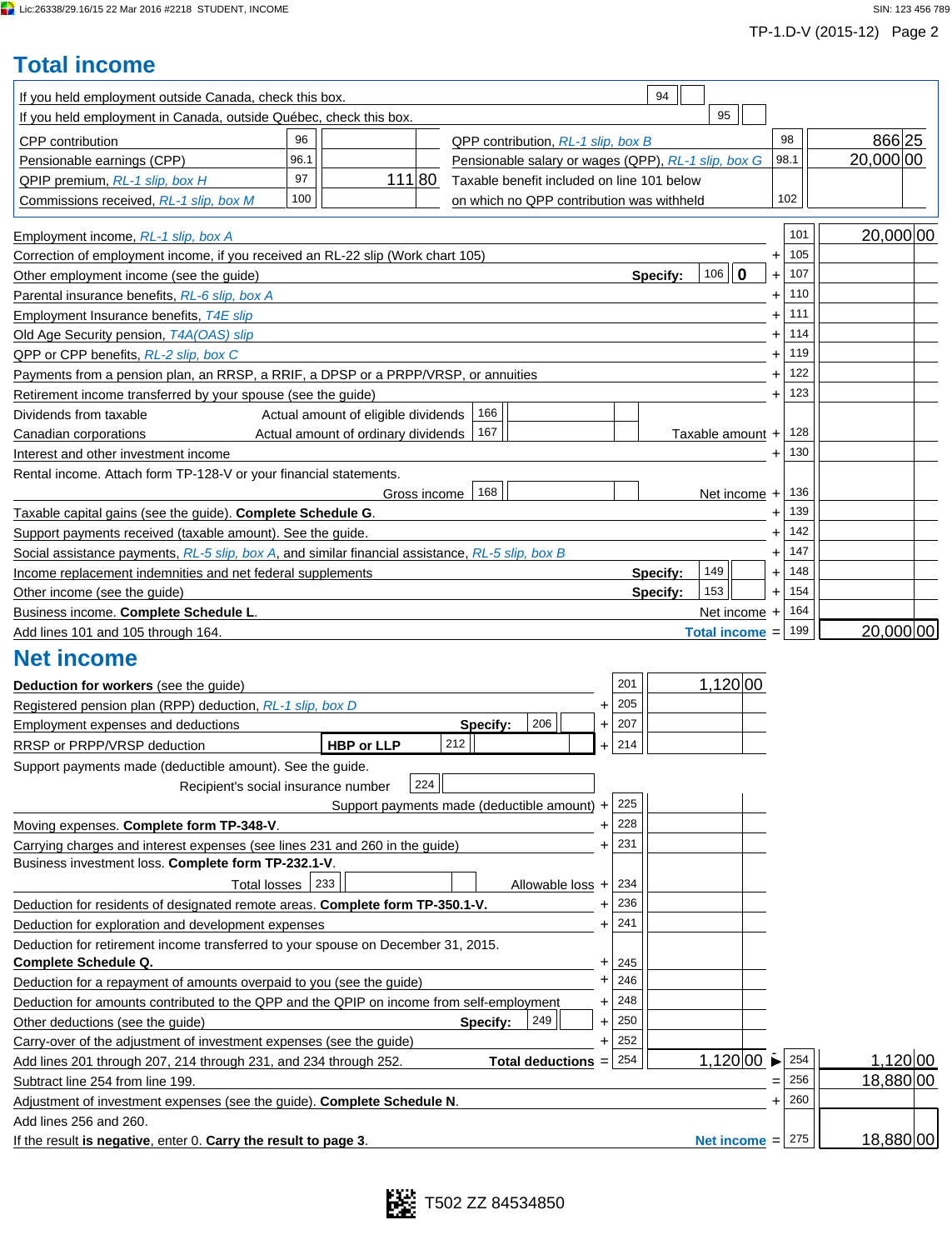## TP-1.D-V (2015-12) Page 3

## **Taxable income**

| Amount from line 275                                                                                                                                                                                 |                                          |                    |                  |                                   |           | 275   | 18,880 00 |
|------------------------------------------------------------------------------------------------------------------------------------------------------------------------------------------------------|------------------------------------------|--------------------|------------------|-----------------------------------|-----------|-------|-----------|
| Adjustment of deductions (see the guide)                                                                                                                                                             |                                          |                    | Specify:         | 277                               | $\ddot{}$ | 276   |           |
| Universal Child Care Benefit and income from a registered disability savings plan (see the guide)                                                                                                    |                                          |                    |                  |                                   | +         | 278   |           |
| Add lines 275 through 278.                                                                                                                                                                           |                                          |                    |                  |                                   |           | 279   | 18,880 00 |
| Deductions for strategic investments (see the guide)                                                                                                                                                 | Specify:                                 | 286                | 287              |                                   |           |       |           |
| Non-capital losses from other years                                                                                                                                                                  |                                          |                    | 289<br>+         |                                   |           |       |           |
| Net capital losses from other years (see lines 276 and 290 in the guide)                                                                                                                             |                                          |                    | 290              |                                   |           |       |           |
| Capital gains deduction (see the guide)                                                                                                                                                              |                                          |                    | 292              |                                   |           |       |           |
| Deduction for an Indian                                                                                                                                                                              |                                          |                    | 293              |                                   |           |       |           |
| Deductions for certain income (see the guide)                                                                                                                                                        |                                          |                    | 295<br>+         |                                   |           |       |           |
| Miscellaneous deductions (see the guide)                                                                                                                                                             | Specify:                                 | 296                | 297<br>$\ddot{}$ |                                   |           |       |           |
| Add lines 287 through 297.                                                                                                                                                                           |                                          | Total deductions = | 298              |                                   |           | 298   |           |
| Subtract line 298 from line 279. If the result is negative, enter 0.                                                                                                                                 |                                          |                    |                  | <b>Taxable income</b>             |           | 299   | 18,880 00 |
| <b>Non-refundable tax credits</b>                                                                                                                                                                    |                                          |                    |                  |                                   |           |       |           |
| Basic personal amount                                                                                                                                                                                |                                          |                    |                  |                                   |           | 350   | 11,425 00 |
| Adjustment for income replacement indemnities (maximum \$10,282.50). See the guide.                                                                                                                  |                                          |                    |                  |                                   |           | 358   |           |
| Subtract line 358 from line 350.                                                                                                                                                                     |                                          |                    |                  |                                   |           | 359   | 11,425 00 |
| Age amount, amount for a person living alone and amount for retirement income. Complete Schedule B.<br>Amount for dependants and amount transferred by a child 18 or over enrolled in post-secondary |                                          |                    |                  |                                   | 4         | 361   | 1,340 00  |
| studies. Complete Schedule A.                                                                                                                                                                        |                                          |                    |                  |                                   | 4         | 367   |           |
| Amount for a severe and prolonged impairment in mental or physical functions (see the guide)                                                                                                         |                                          |                    |                  |                                   | ٠         | 376   |           |
| Expenses for medical services not available in your area                                                                                                                                             |                                          |                    |                  |                                   | +         | 378   |           |
| Medical expenses. Complete Schedule B.                                                                                                                                                               |                                          |                    |                  |                                   | +         | 381   |           |
| Interest paid on a student loan. Complete Schedule M.                                                                                                                                                |                                          |                    |                  | Amount claimed +                  |           | 385   |           |
| Add lines 359 through 385.                                                                                                                                                                           |                                          |                    |                  |                                   |           | 388   | 12,765 00 |
|                                                                                                                                                                                                      |                                          |                    |                  |                                   | ×         |       | 20%       |
| Multiply line 388 by 20%.                                                                                                                                                                            |                                          |                    |                  |                                   |           | 389   | 2,553 00  |
|                                                                                                                                                                                                      |                                          |                    |                  |                                   |           | 390   |           |
| Tax credit for volunteer firefighters and search and rescue volunteers (see the guide)<br>Tax credit for workers 65 or older (see the guide)                                                         |                                          |                    |                  |                                   | +         | 391   |           |
|                                                                                                                                                                                                      |                                          |                    |                  |                                   |           | 392   |           |
| Tax credit for recent graduates working in remote resource regions. Complete form TP-776.1.ND-V.<br>Tax credits for donations and gifts                                                              |                                          |                    |                  |                                   | +         |       |           |
| (see the guide)                                                                                                                                                                                      | Amount from line 1 of Work chart 395 393 |                    |                  |                                   | +         | 395   |           |
| Tax credits for union, professional or other dues                                                                                                                                                    | 397.1                                    |                    | $\times 10\%$    | ▶                                 | ٠         | 397   |           |
| Tax credit for tuition or examination fees. Complete Schedule T.                                                                                                                                     |                                          |                    |                  |                                   |           | 398   | 400 00    |
| Tax credit for tuition or examination fees transferred by a child (see the guide)                                                                                                                    |                                          |                    |                  |                                   |           | 398.1 |           |
| Add lines 389 through 392, 395, 397, 398 and 398.1.                                                                                                                                                  |                                          |                    |                  | <b>Non-refundable tax credits</b> | $=$       | 399   | 2,953 00  |
| Income tax and contributions<br>Income tax on taxable income.                                                                                                                                        |                                          |                    |                  |                                   |           |       |           |
| Complete Work chart 401. If you must complete form TP-22-V or TP-25-V, check box 403.                                                                                                                |                                          |                    |                  | 403                               |           | 401   | 3,020 80  |
| Non-refundable tax credits (line 399)                                                                                                                                                                |                                          |                    |                  |                                   |           | 406   | 2,953 00  |
| Subtract line 406 from line 401. If you must complete Part A of Schedule E, enter instead<br>the amount from line 413 of Schedule E. If you are completing form TP-766.2-V, check box 404.           |                                          |                    |                  | 404                               |           |       |           |
| If you are completing Part 4 of form TP-766.2-V, check box 405.                                                                                                                                      |                                          |                    |                  | 405                               |           | 413   | 67 80     |
| Tax credit for contributions to authorized Québec political parties (Work chart 414)                                                                                                                 |                                          |                    | 414              |                                   |           |       |           |
| Dividend tax credit                                                                                                                                                                                  |                                          |                    | 415<br>$\pm$     |                                   |           |       |           |
| Tax credit for the acquisition of Capital régional et coopératif Desjardins shares, RL-26 slip, box B                                                                                                |                                          |                    | 422<br>$\pm$     |                                   |           |       |           |
| Tax credit for a labour-sponsored fund (see the quide)                                                                                                                                               |                                          |                    | 424<br>+         |                                   |           |       |           |
| Add lines 414 through 424.                                                                                                                                                                           |                                          |                    | 425<br>$=$       |                                   | ▶         | 425   |           |
| Subtract line 425 from line 413. If the result is negative, see line 431 in the guide.                                                                                                               |                                          |                    |                  |                                   | $=$       | 430   | 67 80     |
| Credits transferred from one spouse to the other (see the guide)                                                                                                                                     |                                          |                    |                  |                                   |           | 431   |           |
| Subtract line 431 from line 430, or enter the amount from line 18 in Part B of Schedule E.<br>If the result is negative, enter 0. Carry the result to page 4.                                        |                                          |                    |                  |                                   | =         | 432   | 67 80     |
|                                                                                                                                                                                                      |                                          |                    |                  |                                   |           |       |           |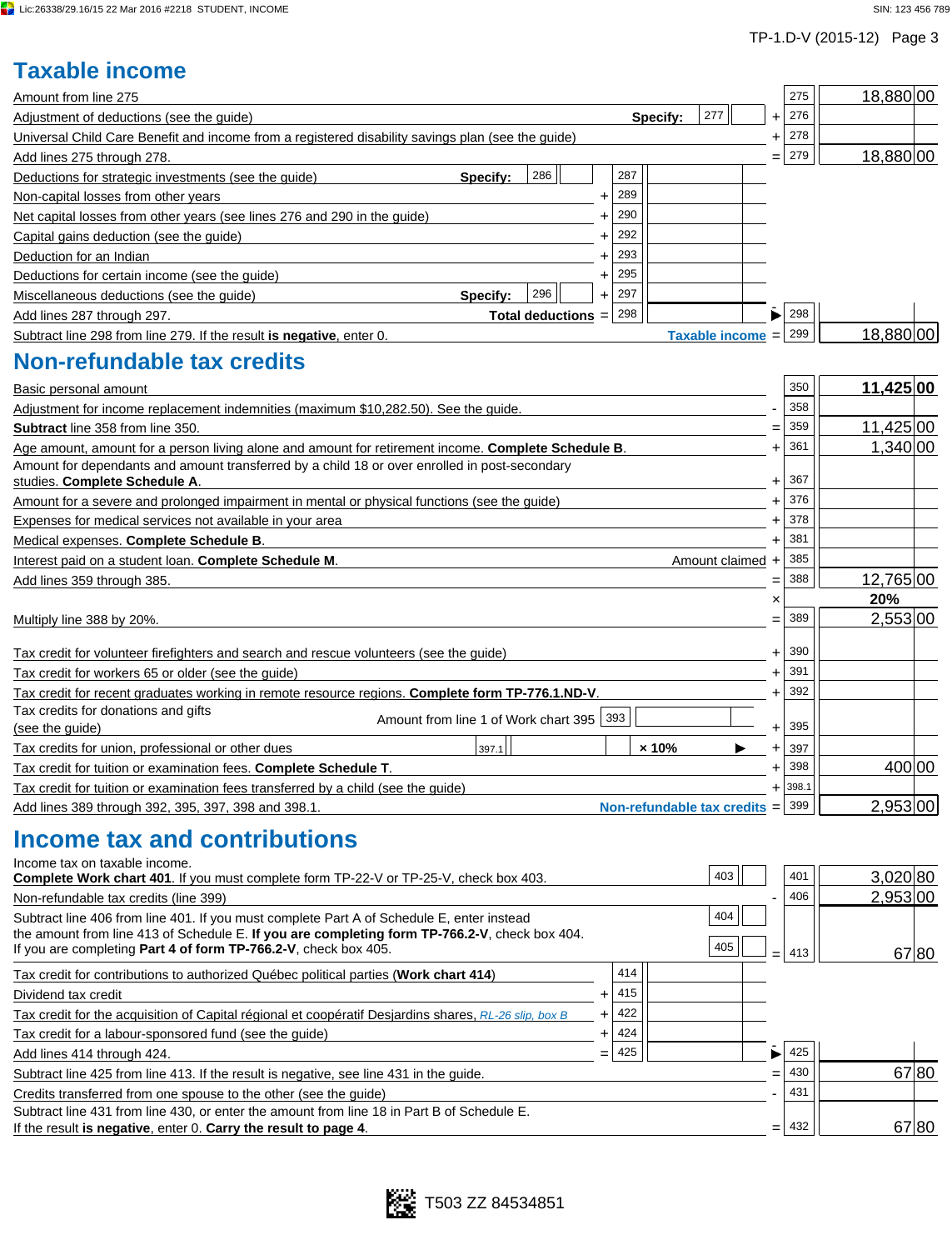**Lic:26338/29.16/15 22 Mar 2016 #2218 STUDENT, INCOME** SIN: 123 456 789

|                                                                                                                                                                                        |           |       |                                                                                                         |                      |                  | TP-1.D-V (2015-12) Page 4 |                    |       |
|----------------------------------------------------------------------------------------------------------------------------------------------------------------------------------------|-----------|-------|---------------------------------------------------------------------------------------------------------|----------------------|------------------|---------------------------|--------------------|-------|
| Amount from line 432                                                                                                                                                                   |           |       |                                                                                                         |                      | 432              |                           |                    | 67 80 |
| Additional contribution for subsidized educational childcare. Complete Schedule I.                                                                                                     |           |       |                                                                                                         |                      | 434<br>+         |                           |                    |       |
| 437<br>Annual registration fee for the enterprise register (see the guide)                                                                                                             | 22        |       |                                                                                                         |                      |                  |                           |                    |       |
| 436<br>Is the information in the enterprise register correct?                                                                                                                          |           | Yes   |                                                                                                         | No                   | 438<br>$\ddot{}$ |                           |                    |       |
| QPIP premium on income from self-employment or employment outside Québec. Complete Schedule R                                                                                          |           |       |                                                                                                         |                      | 439<br>+         |                           |                    |       |
| Advance payments of tax credits, RL-19 slip, box A, B, C, D or G                                                                                                                       |           |       |                                                                                                         |                      | 441<br>4         |                           |                    |       |
| 442<br>Special taxes (see the guide)<br>Specify:                                                                                                                                       |           |       |                                                                                                         |                      | 443<br>+         |                           |                    |       |
| QPP contribution on income from self-employment (Work chart 445)                                                                                                                       |           |       | 444                                                                                                     |                      | 445<br>+         |                           |                    |       |
| Contribution to the health services fund. Complete Schedule F.                                                                                                                         |           |       |                                                                                                         |                      | 446<br>+         |                           |                    |       |
| Premium payable under the Québec prescription drug insurance plan.                                                                                                                     |           |       |                                                                                                         |                      |                  |                           |                    |       |
| <b>Complete Schedule K or enter the number</b> corresponding to your situation in box 449.                                                                                             |           |       | 449                                                                                                     |                      | 447<br>$\ddot{}$ |                           | 228 10             |       |
| <b>Health contribution</b><br>Number of dependent children                                                                                                                             |           |       | 448.1                                                                                                   |                      |                  |                           |                    |       |
| Complete Work chart 448 or enter the number corresponding to your situation in box 448.2.                                                                                              |           |       | 448.2                                                                                                   |                      | 448<br>$\ddot{}$ |                           |                    | 25 50 |
| Add lines 432 through 448.                                                                                                                                                             |           |       | Income tax and contributions =                                                                          |                      | 450              |                           | 321 40             |       |
| <b>Refund or balance due</b>                                                                                                                                                           |           |       |                                                                                                         |                      |                  |                           |                    |       |
| Québec income tax withheld at source, as shown on your RL slips                                                                                                                        |           |       |                                                                                                         |                      |                  |                           |                    |       |
| 451<br>or other information slips                                                                                                                                                      |           |       |                                                                                                         |                      |                  |                           |                    |       |
| 451.1<br>Amount from line 58 of your Schedule Q                                                                                                                                        |           |       |                                                                                                         |                      |                  |                           |                    |       |
| 451.2<br>Subtract line 451.1 from line 451.                                                                                                                                            |           | 451.2 |                                                                                                         |                      |                  |                           |                    |       |
| Québec income tax withholding transferred by your spouse                                                                                                                               |           | 451.3 |                                                                                                         |                      |                  |                           |                    |       |
| QPP or CPP overpayment                                                                                                                                                                 |           | 452   |                                                                                                         |                      |                  |                           |                    |       |
| Income tax paid in instalments                                                                                                                                                         |           | 453   |                                                                                                         |                      |                  |                           |                    |       |
| Transferable portion of the income tax withheld for another province                                                                                                                   |           | 454   |                                                                                                         |                      |                  |                           |                    |       |
| Tax credit for childcare expenses. Complete Schedule C.                                                                                                                                |           | 455   |                                                                                                         |                      |                  |                           |                    |       |
| Tax credits respecting the work premium. Complete Schedule P.                                                                                                                          | +         | 456   |                                                                                                         |                      |                  |                           |                    |       |
| <b>QPIP</b> overpayment                                                                                                                                                                |           | 457   |                                                                                                         |                      |                  |                           |                    |       |
| Tax credit for home-support services for seniors. Complete Schedule J.                                                                                                                 |           | 458   |                                                                                                         |                      |                  |                           |                    |       |
| QST rebate for employees and partners                                                                                                                                                  | +         | 459   |                                                                                                         |                      |                  |                           |                    |       |
| 461<br>Other credits (see the guide)<br>Specify:                                                                                                                                       | $\ddot{}$ | 462   |                                                                                                         |                      |                  |                           |                    |       |
| Income tax paid and other credits<br>Add lines 451.2 through 462.                                                                                                                      |           | 465   |                                                                                                         |                      |                  |                           |                    |       |
| Financial compensation for home-support services (see the guide)                                                                                                                       |           | 466   |                                                                                                         |                      |                  |                           |                    |       |
| Add lines 465 and 466.                                                                                                                                                                 |           | 468   |                                                                                                         |                      | 468              |                           |                    |       |
| Subtract line 468 from line 450.                                                                                                                                                       |           |       |                                                                                                         |                      | 470              |                           | 32140              |       |
|                                                                                                                                                                                        |           |       |                                                                                                         |                      |                  |                           |                    |       |
| To find out how to register for direct deposit, see page 11 of the guide.                                                                                                              |           |       | <b>Refund</b>                                                                                           |                      |                  |                           |                    |       |
| Amount from line 470, if it is negative                                                                                                                                                |           | 474   |                                                                                                         |                      |                  |                           |                    |       |
| Refund transferred to your spouse. See the quide before entering an amount.                                                                                                            |           | 476   |                                                                                                         |                      |                  |                           |                    |       |
| Subtract line 476 from line 474.<br>$Refund =$                                                                                                                                         |           | 478   |                                                                                                         |                      |                  |                           |                    |       |
| Accelerated refund (see the quide)                                                                                                                                                     |           | 480   |                                                                                                         |                      |                  |                           | <b>Balance due</b> |       |
| Amount from line 470, if it is positive                                                                                                                                                |           |       |                                                                                                         |                      | 475              |                           | 321 40             |       |
| Amount transferred by your spouse. See the guide before entering an amount.                                                                                                            |           |       |                                                                                                         |                      | 477              |                           |                    |       |
| Subtract line 477 from line 475. You are not required to pay a balance of less than \$2.                                                                                               |           |       |                                                                                                         | <b>Balance due =</b> | 479              |                           | 321 40             |       |
| Amount paid. Complete the remittance slip and make your cheque or money order payable to the                                                                                           |           |       |                                                                                                         |                      |                  |                           |                    |       |
| Minister of Revenue of Québec.                                                                                                                                                         |           |       |                                                                                                         |                      | 481              |                           |                    |       |
|                                                                                                                                                                                        |           |       |                                                                                                         |                      |                  |                           |                    |       |
| I certify that, in this return and in any documents attached, the information about me is accurate<br>and complete, and fully discloses all of my income.                              |           |       |                                                                                                         |                      |                  |                           |                    |       |
| If I am entitled to a refund and have entered an amount on line 476, I agree to have the amount<br>applied to the payment of my spouse's balance due (line 475 of my spouse's return). | 498       |       | Area code Telephone (home or cellular)                                                                  |                      |                  |                           |                    |       |
| If I have entered an amount on line 123, it is because I have elected to add part of my spouse's<br>retirement income to my income.                                                    | 499       |       | Area code Telephone (work)                                                                              |                      |                  |                           | Extension          |       |
|                                                                                                                                                                                        |           |       | We may compare the information in this return with                                                      |                      |                  |                           |                    |       |
| <b>Signature</b><br>2016-03-22                                                                                                                                                         |           |       | information obtained from other sources, and may<br>communicate the information in this return to other |                      |                  |                           |                    |       |
| Date                                                                                                                                                                                   |           |       | government departments and bodies.                                                                      |                      |                  |                           |                    |       |
|                                                                                                                                                                                        |           |       |                                                                                                         |                      |                  |                           |                    |       |

© Revenu Québec

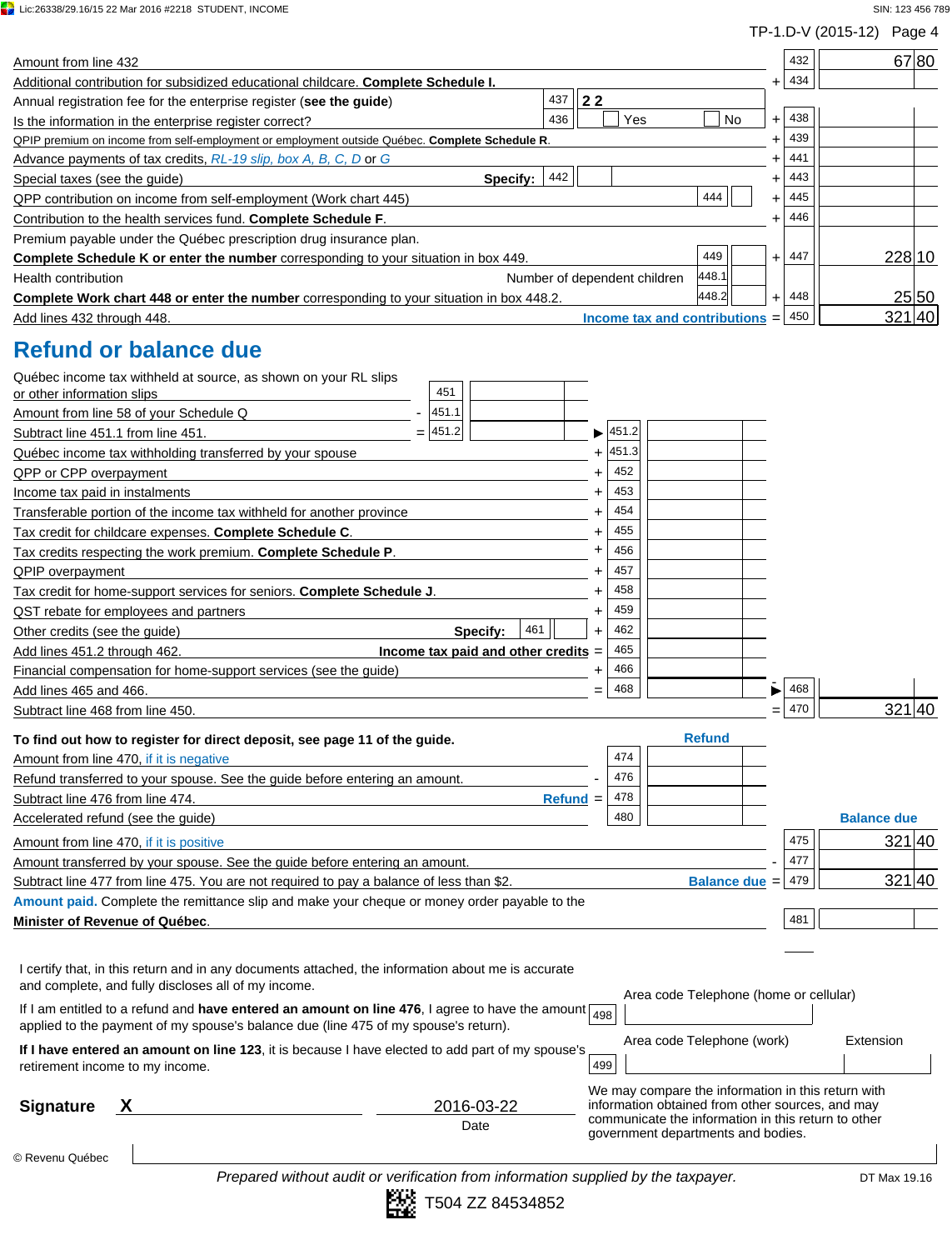∳

**REVENU** QUÉBEC

## **Solidarity Tax Credit**

If you and your spouse did not live together, you must each file a separate Schedule D.

Schedule D – F-V (2015-12) Page 1

**Schedule D**

| A. Information about the person claiming the credit                                                                                                                                                                                                                        |             |          |                                                                                 |          |                                                              |             |
|----------------------------------------------------------------------------------------------------------------------------------------------------------------------------------------------------------------------------------------------------------------------------|-------------|----------|---------------------------------------------------------------------------------|----------|--------------------------------------------------------------|-------------|
| Last name                                                                                                                                                                                                                                                                  |             |          |                                                                                 |          | Date of birth                                                |             |
| $\mathbf{1}$<br><b>STUDENT</b>                                                                                                                                                                                                                                             |             |          |                                                                                 | 6        | 1995-01-01                                                   |             |
| First name                                                                                                                                                                                                                                                                 |             |          |                                                                                 |          | Social insurance number                                      |             |
| <b>INCOME</b><br>$\overline{2}$                                                                                                                                                                                                                                            |             |          |                                                                                 | 11       | 123 456 789                                                  |             |
| <b>B.</b> Situation on December 31, 2015                                                                                                                                                                                                                                   |             |          |                                                                                 |          |                                                              |             |
| Answer the questions below so that we can determine the amount to which you are entitled. Base your answers on your situation on December 31, 2015.<br>Terms in blue are defined on the next page. Read the definitions; they will help you answer the questions properly. |             |          |                                                                                 |          |                                                              |             |
| $\blacksquare$<br><b>Principal residence</b>                                                                                                                                                                                                                               |             |          |                                                                                 |          |                                                              |             |
| Is the address of your principal residence on December 31, 2015, the same as the address on your return?                                                                                                                                                                   |             |          |                                                                                 |          | $ \mathsf{x} $<br>13<br>Yes                                  | No          |
| If you answered no, enter the address below.                                                                                                                                                                                                                               |             |          |                                                                                 |          |                                                              |             |
| Apartment<br>Street number                                                                                                                                                                                                                                                 | Street name |          |                                                                                 |          |                                                              |             |
| 14<br>City, town or municipality                                                                                                                                                                                                                                           |             |          |                                                                                 | Province |                                                              | Postal code |
| 15                                                                                                                                                                                                                                                                         |             |          |                                                                                 |          | 16                                                           |             |
| $\mathbf{2}$<br><b>People living with you</b>                                                                                                                                                                                                                              |             |          |                                                                                 |          |                                                              |             |
| <b>Throughout 2015</b> , did you live in a <i>dwelling</i> , either alone or only with one or more                                                                                                                                                                         |             |          |                                                                                 |          |                                                              |             |
| people under 18?                                                                                                                                                                                                                                                           |             |          |                                                                                 |          | 20<br>$\mathsf{X}$<br>Yes                                    | No          |
| If you had a <i>spouse</i> on December 31, 2015, did you live with him or her?<br>If, on December 31, 2015, you lived with one or more people (other than your spouse) who were the owners or tenants or subtenants of your dwelling,                                      |             |          |                                                                                 |          | 21<br>Yes                                                    | No.         |
| enter their full names below.                                                                                                                                                                                                                                              |             |          |                                                                                 |          |                                                              |             |
| Last name                                                                                                                                                                                                                                                                  |             |          | First name                                                                      |          |                                                              |             |
| 22                                                                                                                                                                                                                                                                         |             | 23       |                                                                                 |          |                                                              |             |
| 24<br>26                                                                                                                                                                                                                                                                   |             | 25<br>27 |                                                                                 |          |                                                              |             |
| 28                                                                                                                                                                                                                                                                         |             | 29       |                                                                                 |          |                                                              |             |
| If you need to list more than four people, check box 30 and attach a sheet containing the required information.                                                                                                                                                            |             |          |                                                                                 |          | 30                                                           |             |
| <b>3</b><br><b>Tenant or subtenant</b>                                                                                                                                                                                                                                     |             |          |                                                                                 |          |                                                              |             |
| Complete this section if you or your spouse received an RL-31 slip for an eligible dwelling you lived in on December 31, 2015. If you lived in an eligible                                                                                                                 |             |          |                                                                                 |          |                                                              |             |
| dwelling and neither you nor your spouse received an RL-31 slip, see the note at the bottom of the next page.                                                                                                                                                              |             |          |                                                                                 |          |                                                              |             |
|                                                                                                                                                                                                                                                                            |             |          |                                                                                 |          |                                                              |             |
| Who received an RL-31 slip for your dwelling? (Check all that apply.)                                                                                                                                                                                                      |             |          |                                                                                 |          | X.                                                           | Your spouse |
| Dwelling number (box A of your or your spouse's RL-31 slip)                                                                                                                                                                                                                |             |          |                                                                                 |          |                                                              |             |
| 40C25-7D680-3AA00<br>32                                                                                                                                                                                                                                                    |             |          |                                                                                 |          |                                                              |             |
| Total number of tenants and subtenants (box B of your or your spouse's RL-31 slip)                                                                                                                                                                                         |             |          |                                                                                 |          | 33<br>$\mathbf{1}$                                           |             |
| 4<br><b>Owner</b>                                                                                                                                                                                                                                                          |             |          |                                                                                 |          |                                                              |             |
| Complete this section if, on December 31, 2015, you lived in an eligible dwelling of which you or your spouse was the owner.                                                                                                                                               |             |          |                                                                                 |          |                                                              |             |
| Who owned the dwelling? (Check all that apply.)                                                                                                                                                                                                                            |             |          |                                                                                 |          | 34<br>You                                                    | Your spouse |
| Roll number ("numéro matricule") or identification number ("numéro d'identification") shown on your or your spouse's municipal tax bill<br>35                                                                                                                              |             |          |                                                                                 |          |                                                              |             |
|                                                                                                                                                                                                                                                                            |             |          | Enclose a copy of this schedule with the documents you submit to Revenu Québec. |          |                                                              |             |
|                                                                                                                                                                                                                                                                            |             |          |                                                                                 |          | Form prescribed by the President and Chief Executive Officer |             |
|                                                                                                                                                                                                                                                                            |             |          |                                                                                 |          |                                                              |             |

If, **on December 31, 2015**, you had a *spouse* who ordinarily lived with you, **only one of you** can complete Schedule D to claim the credit for both of you.